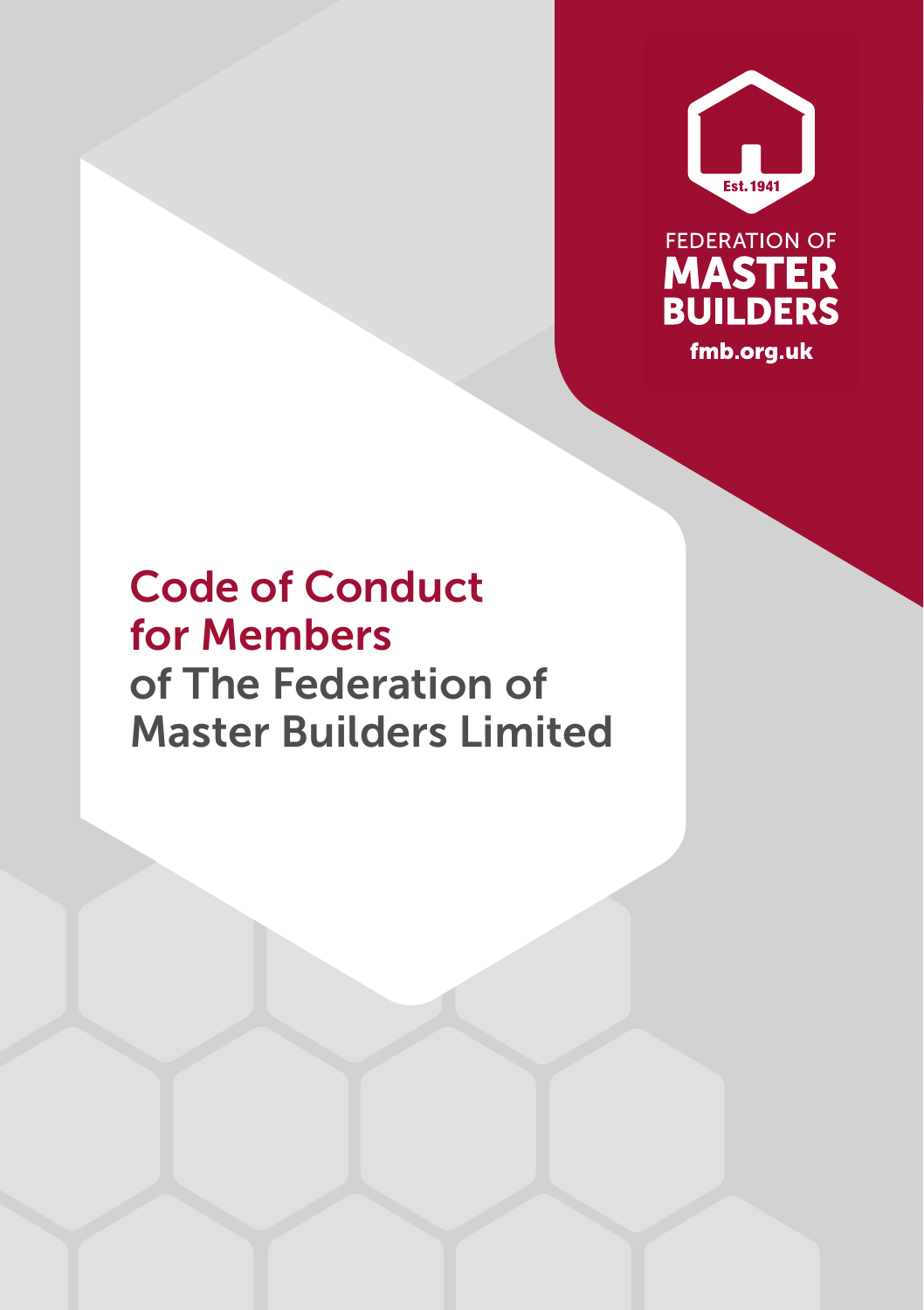

# Code of Conduct for Members

Members of the Federation of Master Builders (FMB) agree to comply with the requirements of the Code of Conduct when they join the FMB and every time they renew their membership. The Code of Conduct sets out the way you should deal with your clients. It is regularly reviewed by the FMB Standards Committee, made up of fellow Master Builders and independent members.

### Before work begins

It is a condition of being a member of the FMB that you have sufficient current public liability insurance, in addition to employer's liability insurance, which is a legal requirement.

All of your advertising material must be clear, legal and truthful. It must be compliant with all relevant UK legislation.

Your full company name and trading name should be displayed on your website and all other formal communications. This name must also be registered with the FMB. ONLY the company registered with the FMB is entitled to carry the FMB logo, which is a registered trademark and must not be used by unauthorised businesses.

Any images displayed on your website must be pictures of your own work, or if using stock images, or images provided by sub-contractors, this must be acknowledged, so that consumers are not misled.

You must make sure that your workforce is competent to complete the work. You will fulfil all financial dealings and contractual obligations with your client with the utmost integrity, and the work must be completed in a timely manner.

Unless otherwise agreed in writing, you will give a written quotation together with a description of the work and ensure it complies with all relevant legislation including the Consumer Rights Act 2015 and the Consumer Contracts Regulations 2013.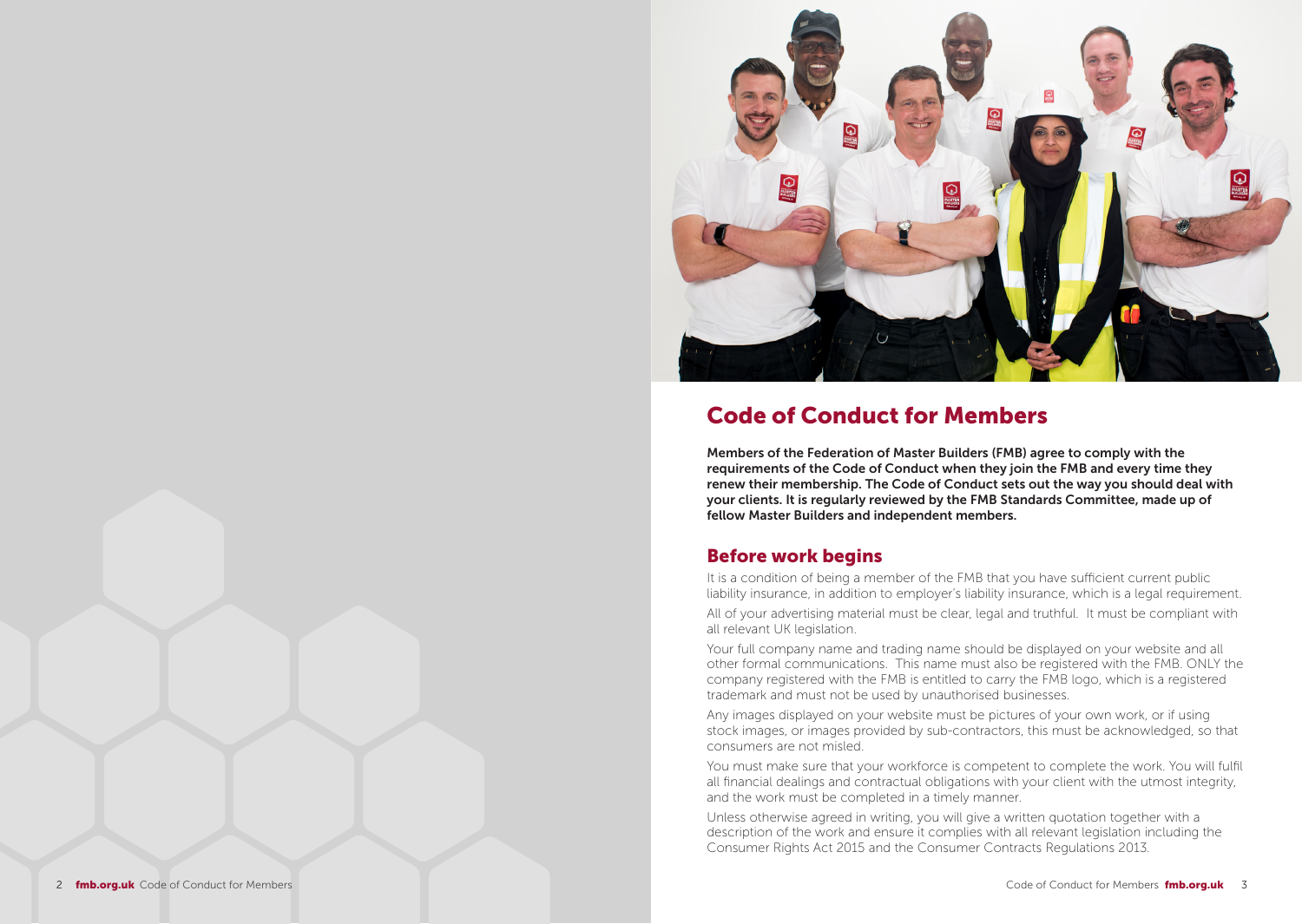### Working with sub-contractors

As main contractor, you will retain responsibility for the project as a whole, including any sub-contracted work. If you subcontract entire projects to any other builder, you must make sure they are also members of the Federation of Master Builders. The client must also agree to the change of contractor and their agreement should be confirmed in writing.

It should always be clear to clients who they should contact in case of any concerns about their project, or for any snagging issues once complete.

### Using a contract

You should always use a written contract. The FMB has a range of contracts to suit all types of projects which are available to members only from the Member Dashboard at www.fmb.org.uk/members.

Agree any deposits or staged payments with the customer by including them in your quote and contract. These should be fair and proportionate. Never take full payment from a customer before starting work.

You should make your clients aware of insurance-backed warranties, which are available through FMB Insurance at www.fmbinsurance.co.uk.

### Work in progress

As a FMB member when work is in progress you are expected to:

- Use your best endeavours to maintain a good relationship with your client and their appointed representatives as appropriate.
- Proceed with the work with due diligence according to the written contract or quotation between you. If you encounter any technical difficulties with the project you must seek further advice. The FMB can assist.
- Brief your client regularly on progress, particularly if there are likely to be any delays or unforeseen problems.
- Notify Building Control and any other authorities as required.
- Confirm in writing any change to the work and any extra costs and agree these with the client before work begins.
- Ensure the working site remains a safe, clean and tidy environment and comply with all health and safety law, including the CDM 2015 Regulations where applicable.
- You are responsible for the work of all of your employees and sub-contractors, so you must ensure they are competent and adequately supervised.
- Supply the client with samples of materials and fittings for prior approval if required.
- Use your best endeavours to maintain reasonable relationships with any neighbours affected by the building works you are carrying out.

## Completed work

When the work is complete you are expected to:

- Leave the site clean, tidy and ready for use. Any waste must be properly disposed of in compliance with relevant legislation.
- Ensure that instruction manuals and maintenance requirements are handed over to the customer, and they understand any essential maintenance.
- Documents including guarantees, warranties or certificates must be passed to the client. It may be an offence to withhold these, even if payments are outstanding.
- Agree a return date with the client to complete any rectifications or snagging items which may arise, or as stated within the terms of the contract. The FMB can provide template completion documents if needed.
- Make sure your client knows who to contact if there are any defects arising from the work.

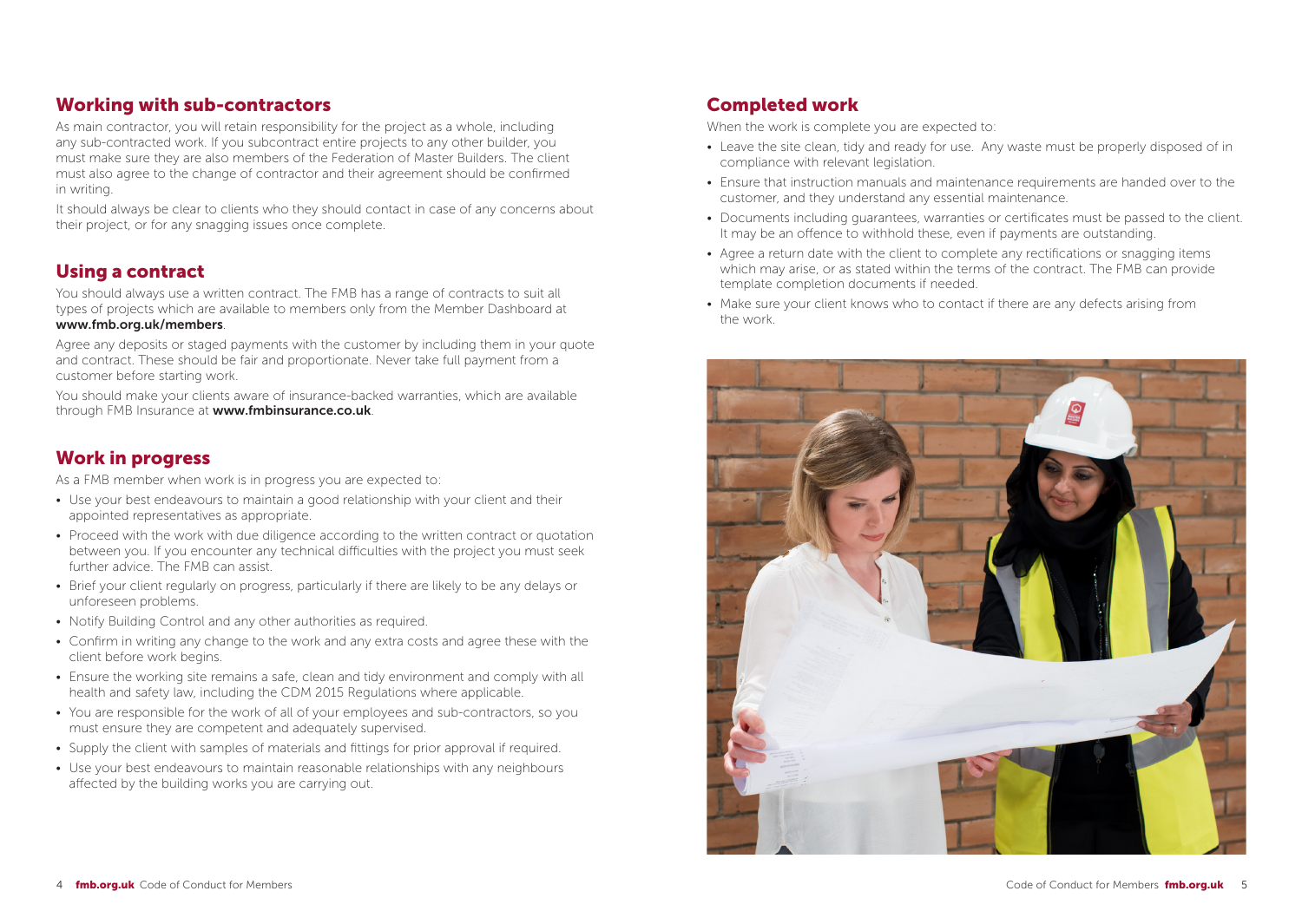### **Disagreements**

The FMB is a Certified Alternative Dispute Resolution (ADR) provider, and as an FMB member you therefore have access to an ADR service in case of any dispute. You must inform consumers of this on your website and other communications.

You should have your own complaints policy in place and keep a log of any complaints received.

In the event of a disagreement, you should follow the process outlined below:

- If you have a disagreement with the client you are expected to try to resolve the disagreement by discussion and by reference to the terms of the contract.
- If the disagreement still cannot be resolved the FMB can assist through its Dispute Resolution Scheme. You can issue your client with a 'deadlock letter' in order to trigger the process, or your client can contact the FMB directly.
- Once a dispute is lodged with the FMB, your participation in the Dispute Resolution Service is mandatory. The dispute may be referred to an independent Alternative Dispute Resolution (ADR) organisation, but we will always inform you if this is the case and you will not be charged for this service.
- The purpose of the FMB Dispute Resolution Service is to assist members and their clients in reaching a settlement to their disagreement, not to apportion blame.

### Breaches of this Code

The FMB will investigate reported alleged breaches of this code through the powers delegated to the Standards Committee and the FMB executive team, by the FMB Board.

In cases of serious breaches of the Code that have the potential to bring the FMB into disrepute or to cause detriment to clients, sanctions up to and including expulsion from the FMB can be applied. This action is made public on the FMB's website.

### We're here to help

Resources to help you comply with all of these points, including template deadlock letters, complaints policies, health and safety guidance, and contracts are all available from the Member Dashboard at www.fmb.org.uk/members

If you require assistance in relation to any of the points above, we are here to help. Please contact the FMB on 0330 333 7777 or membership afmb.org.uk

#### Limited Company Details

Federation of Master Builders Limited Registered Office: Star House, Star Hill, Rochester, Kent ME1 1UX. Registered in England and Wales (368163), VAT Registration No. GB 673 0538 34.